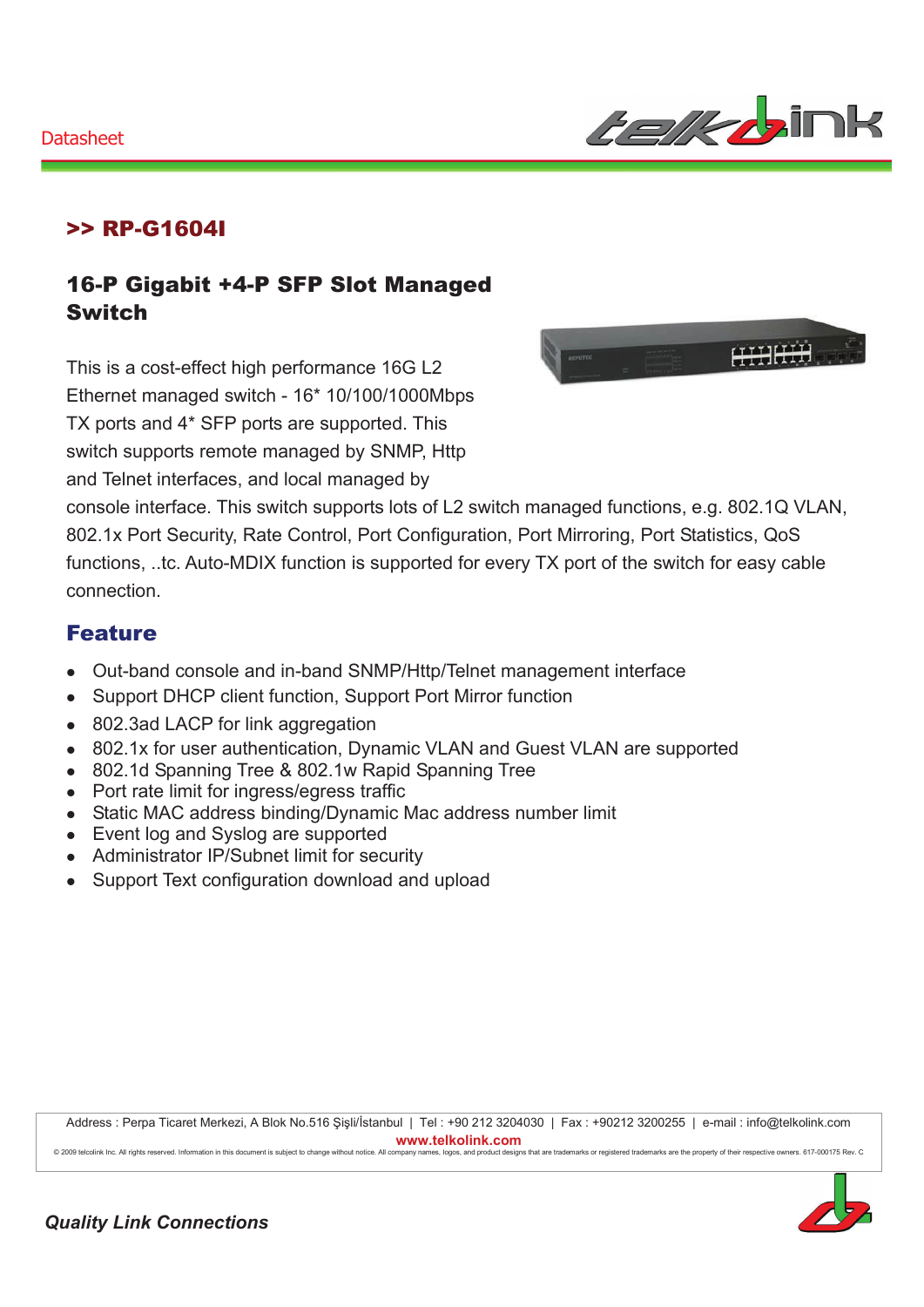## Specification

| <b>Standards</b><br>IEEE802.1w, IEEE802.1P, IEEE802.1Q, IEEE802.1x<br>$\bullet$<br>16* RJ-45 10/100/1000Mbps ports, 4* SFP shared with Port<br>$\bullet$<br>13~16, DB9 console port<br><b>Switching Capacity</b><br>500K Bytes Packet Buffer, 8K Mac Table Size<br>$\bullet$<br>Max Packet Size: 1518 bytes (without tag), 9600 bytes for<br>$\bullet$<br>Jumbo Frame<br>Back pressure for half duplex, IEEE802.3x for full duplex<br><b>Flow Control</b><br>$\bullet$<br>Out-band: Console (CISCO-like Command Line Interface)<br>$\bullet$<br>In-band: SNMP/Telnet/Http/Https<br><b>Management</b><br>$\bullet$ |
|-------------------------------------------------------------------------------------------------------------------------------------------------------------------------------------------------------------------------------------------------------------------------------------------------------------------------------------------------------------------------------------------------------------------------------------------------------------------------------------------------------------------------------------------------------------------------------------------------------------------|
|                                                                                                                                                                                                                                                                                                                                                                                                                                                                                                                                                                                                                   |
|                                                                                                                                                                                                                                                                                                                                                                                                                                                                                                                                                                                                                   |
|                                                                                                                                                                                                                                                                                                                                                                                                                                                                                                                                                                                                                   |
|                                                                                                                                                                                                                                                                                                                                                                                                                                                                                                                                                                                                                   |
|                                                                                                                                                                                                                                                                                                                                                                                                                                                                                                                                                                                                                   |
|                                                                                                                                                                                                                                                                                                                                                                                                                                                                                                                                                                                                                   |
|                                                                                                                                                                                                                                                                                                                                                                                                                                                                                                                                                                                                                   |
|                                                                                                                                                                                                                                                                                                                                                                                                                                                                                                                                                                                                                   |
|                                                                                                                                                                                                                                                                                                                                                                                                                                                                                                                                                                                                                   |
| Administrator IP/Subnet limit is supported<br>$\bullet$                                                                                                                                                                                                                                                                                                                                                                                                                                                                                                                                                           |
| Version. 1, 2c<br>$\bullet$                                                                                                                                                                                                                                                                                                                                                                                                                                                                                                                                                                                       |
| <b>SNMP agent</b><br>Support MIB II(Interface), Bridge MIB, Etherlike MIB, Private<br>$\bullet$                                                                                                                                                                                                                                                                                                                                                                                                                                                                                                                   |
| <b>MIB</b>                                                                                                                                                                                                                                                                                                                                                                                                                                                                                                                                                                                                        |
| 802.1Q VLAN with 1024 co-current groups maximum from 4094                                                                                                                                                                                                                                                                                                                                                                                                                                                                                                                                                         |
| <b>VLAN</b><br><b>VLANs</b>                                                                                                                                                                                                                                                                                                                                                                                                                                                                                                                                                                                       |
| Port-based VLAN, Private VLAN<br>$\bullet$                                                                                                                                                                                                                                                                                                                                                                                                                                                                                                                                                                        |
| <b>Trunking</b><br>802.3ad LACP<br>$\bullet$                                                                                                                                                                                                                                                                                                                                                                                                                                                                                                                                                                      |
| 4 priority queues per port for Port-based & 802.1p<br>$\bullet$                                                                                                                                                                                                                                                                                                                                                                                                                                                                                                                                                   |
| QoS<br>tagged-based QoS                                                                                                                                                                                                                                                                                                                                                                                                                                                                                                                                                                                           |
| <b>Strict Priority/WRR scheduling</b><br>$\bullet$                                                                                                                                                                                                                                                                                                                                                                                                                                                                                                                                                                |
| <b>Spanning Tree</b><br>802.1d Spanning Tree & 802.1w Rapid Spanning Tree<br>$\bullet$                                                                                                                                                                                                                                                                                                                                                                                                                                                                                                                            |
| Support Transparent and Authentication modes<br>$\bullet$<br><b>IEEE 802.1x</b>                                                                                                                                                                                                                                                                                                                                                                                                                                                                                                                                   |
| Dynamic VLAN & Guest VLAN are supported<br>$\bullet$                                                                                                                                                                                                                                                                                                                                                                                                                                                                                                                                                              |
| 1~31 levels, with level is configured between 128Kbps~30Mbps<br><b>Rate Control</b><br>$\bullet$                                                                                                                                                                                                                                                                                                                                                                                                                                                                                                                  |
| Broadcast/flooding traffic control<br><b>Storm Control</b><br>$\bullet$                                                                                                                                                                                                                                                                                                                                                                                                                                                                                                                                           |
| Support IGMP Snooping and query function(256 Groups Max.)<br><b>IP Multicast</b><br>$\bullet$                                                                                                                                                                                                                                                                                                                                                                                                                                                                                                                     |
| <b>Software Upgrade</b><br>Out-band: Xmodem, In-band: TFTP/Http<br>$\bullet$                                                                                                                                                                                                                                                                                                                                                                                                                                                                                                                                      |
| <b>Event Log</b><br>Syslog is supported<br>$\bullet$                                                                                                                                                                                                                                                                                                                                                                                                                                                                                                                                                              |
| Per Port: Link/Act (Green:Gigabit, Yellow:10/100M), Full Duplex<br>$\bullet$<br><b>LED Display</b>                                                                                                                                                                                                                                                                                                                                                                                                                                                                                                                |
| Per Device: Power, System<br>$\bullet$                                                                                                                                                                                                                                                                                                                                                                                                                                                                                                                                                                            |
| Internal power supply 100~240VAC<br><b>Power Supply</b><br>$\bullet$                                                                                                                                                                                                                                                                                                                                                                                                                                                                                                                                              |
| Operating Temperature: $0^{\circ}$ C ~ 50°C<br>$\bullet$<br><b>Environment</b>                                                                                                                                                                                                                                                                                                                                                                                                                                                                                                                                    |
| Operating Humidity: 10%~90% (Non-Condensing)<br>$\bullet$                                                                                                                                                                                                                                                                                                                                                                                                                                                                                                                                                         |
| 440 * 172 * 44 mm<br><b>Dimension</b><br>$\bullet$                                                                                                                                                                                                                                                                                                                                                                                                                                                                                                                                                                |
| FCC, CE<br><b>Certifications</b><br>$\bullet$                                                                                                                                                                                                                                                                                                                                                                                                                                                                                                                                                                     |

# Application